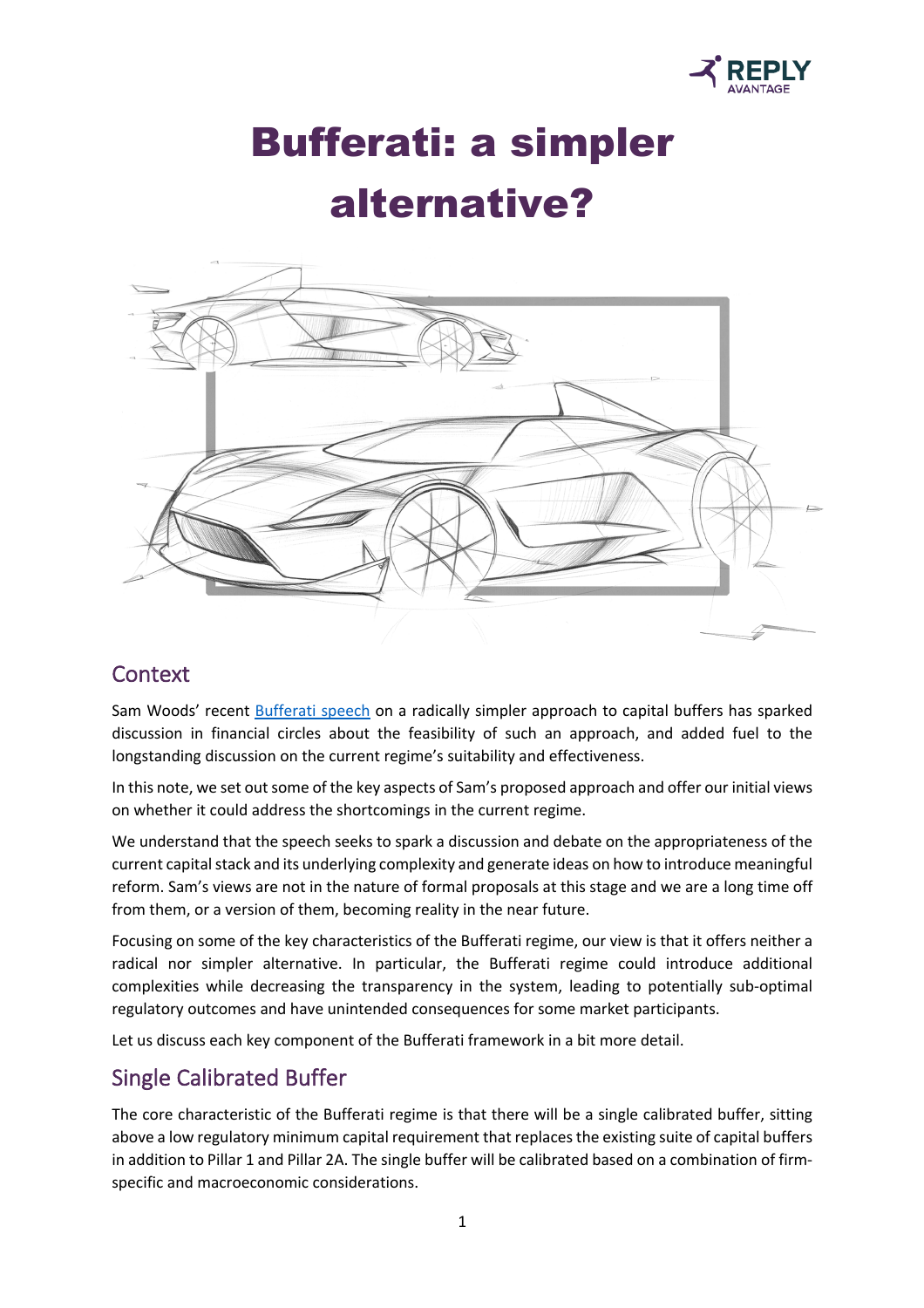

While the firm-specific portion of the buffer would be based on the risk exposure of the firm's business, blending with a macro-economic element may not make the riskiness of an individual firm necessarily transparent.

Under the Bufferati regime, all requirements would need to be met with the highest quality capital – Core Equity Tier 1 (CET1). Even without implementing this as a requirement, the amount of CET1 Firms would have to hold as a percentage of the total would increase significantly under the Bufferati regime, as all buffers in the current regime, as well as the majority of the regulatory minimum requirement, must be met with CET1.

In terms of responding to this shift, Firms could either increase the quantum of their CET1 instruments that fall within the definition of Article 26 of the Capital Requirements Regulation (CRR); or, decrease the size of deductions under Article 36. Both approaches have a number of ramifications.

| Increase quantum of CET1 instruments                                                                                                                                                                | Decrease size of deductions to CET1<br>instruments                                                                                      |
|-----------------------------------------------------------------------------------------------------------------------------------------------------------------------------------------------------|-----------------------------------------------------------------------------------------------------------------------------------------|
| Securing funds via equity rather than debt                                                                                                                                                          | Firms, in general, might become more risk-                                                                                              |
| would be costly for firms. This will no doubt<br>enhance the loss-absorbing capacity of<br>Firms and the UK's financial system, but                                                                 | $average - as all losses are fully deductible$<br>(without needing a financial audit); and                                              |
| firms would have to bear a greater<br>operational and financial burden;                                                                                                                             | Firms might be discouraged from lending to<br>"vulnerable sectors" and/or raise their<br>interest rates for loans that are sold to such |
| Firms may engage in more frequent financial<br>audits, so as to recognise any realised /<br>unrealised profits as CET1 more frequently.<br>This would in turn drive costs up for firms -            | "higher risk" institutions / customers to<br>offset the additional costs w.r.t<br>tο<br>converting tier 2 instruments into tier 1; and  |
| especially for smaller Firms; and                                                                                                                                                                   | Legacy Firms could potentially accelerate<br>the end of "free" banking for retail                                                       |
| Firms that currently use Additional Tier 1<br>(AT1) and / or Tier 2 instruments to meet<br>part of their requirements would need to<br>find a way to convert these to $CET1 - a costly$<br>exercise | customers including SME, by following the<br>neo-lenders                                                                                |
|                                                                                                                                                                                                     |                                                                                                                                         |

Taken together, these additional costs of a CET1-only regime could have the unintended consequence of reducing lending and competition in the system.

The key question here is whether Firms, and in particular smaller lenders, can maintain their competitive edge or even continue to operate amidst such changes, and how the additional costs of regulatory change fit with the PRA's clear intention of making the UK market more attractive.

### Low Minimum Capital Requirement & "Ladder of intervention"

The new conceptual buffer will replace all thresholds, triggers, and cliff-edges with a judgement-based *'ladder of intervention'*. This means that there would be no automatic consequences to dipping into the buffer, or indeed the minimum capital requirements. If that happened, firms would be expected to have a plan to replenish their capital supply. What needs to be in that plan could vary widely depending on the firm-specific and/or macroeconomic circumstances which had led to the firm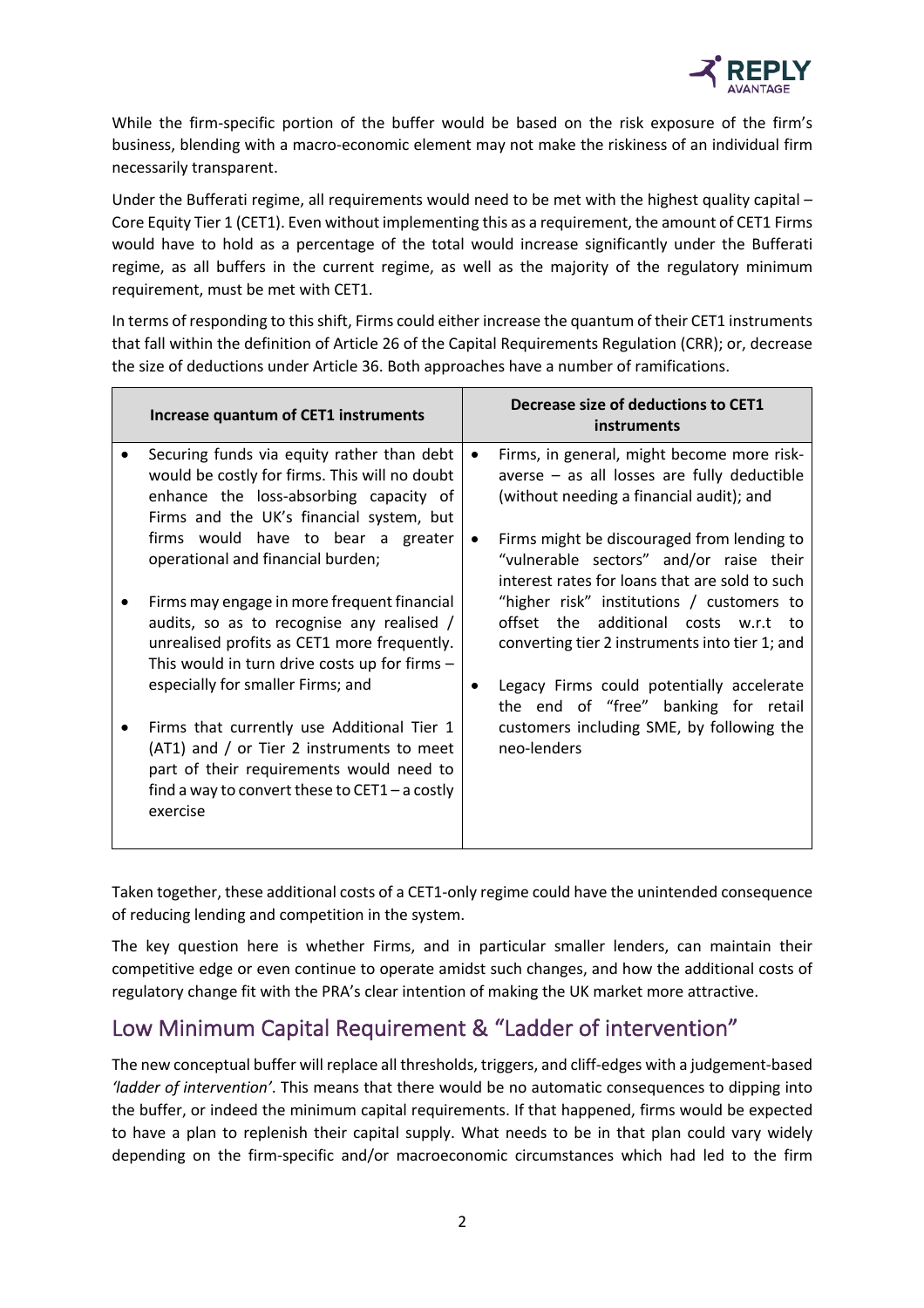

entering its buffer, including whether some of the buffers had already been released by the authorities.

As a result, firms could afford to be more relaxed in their approach to the risk of breaching regulatory requirements. This can be seen as a positive step towards making compliance with the regulatory regime less burdensome but it could also lead to issues of moral hazard, similar to the events that played a central role in the Global Financial Crisis (GFC), in the absence of tangible consequences. Having to have a plan to replenish their stocks of capital when buffers are entered is a feature of the current regime Firms have to comply with.

Increasing the portion of overall capital requirements that is in buffer form improves the toolkit available to regulators during a stress as the size of the impact on the system from using those tools could be materially larger. Moving towards more of a judgement-based approach for intervention would also introduce additional flexibility that may be required during times of stress.

However, the lack of transparency that comes with a judgement-based ladder of intervention, as well as the potential return of damaging moral hazard in the system, could lead to worse outcomes overall.

### The role of Stress Testing

Stress testing would continue to be used to determine capital requirements but under the Bufferati regime it would not resemble the current annual cyclical approach, where a bank's ability to keep its capital levels above a pre-set hurdle rate in a severe but plausible economic downturn is tested. Instead, stress testing in the Bufferati regime would involve numerous different scenarios, an approach that more resembles the current insurance stress testing approach. Ultimately, this move could mean that the system moves towards standardised risk weights and relies on stress testing to deliver the sophistication which currently comes from the internal ratings-based and other internal stress testing approaches.

The use of the standardised approach can be expected to reduce the cost of regulation on firms and can be seen as another benefit of the concept, however, significantly increasing the number of scenarios could increase the operational burden on Firms, particularly smaller firms. It's also likely that moving to a uniform standardised approach could be unpopular amongst the large and medium sized Firms which choose not to use it due to its lack of sophistication and risk sensitivity.

### A radical and simple(r) alternative?

While the Bufferati regime would make some aspects of the capital regime more straightforward, as already pointed out, it could also present some new challenges and complexities that firms would have to contend with.

• Firstly, and most importantly, **the underlying drivers of requirements under the Bufferati regime are largely left unchanged**. A key consistency between the current and Bufferati regimes is the fact that requirements in each are based on a mix of risk-weighted and leveragebased approaches. Minimum and buffer requirements are simply a function of these underlying measures. Our view is that the complexity in the current regime comes mainly from the calculation of Risk-Weighted Assets (RWAs) and leverage exposure, rather than understanding the different buffer components. Adopting the Bufferati regime would replace multiple 'percentage of RWAs' numbers with two 'percentage of RWAs' numbers but it doesn't address the underlying RWA-related complexities – interpretation, methodologies, capabilities – that firms face under the current regime. Moving to a standardised-only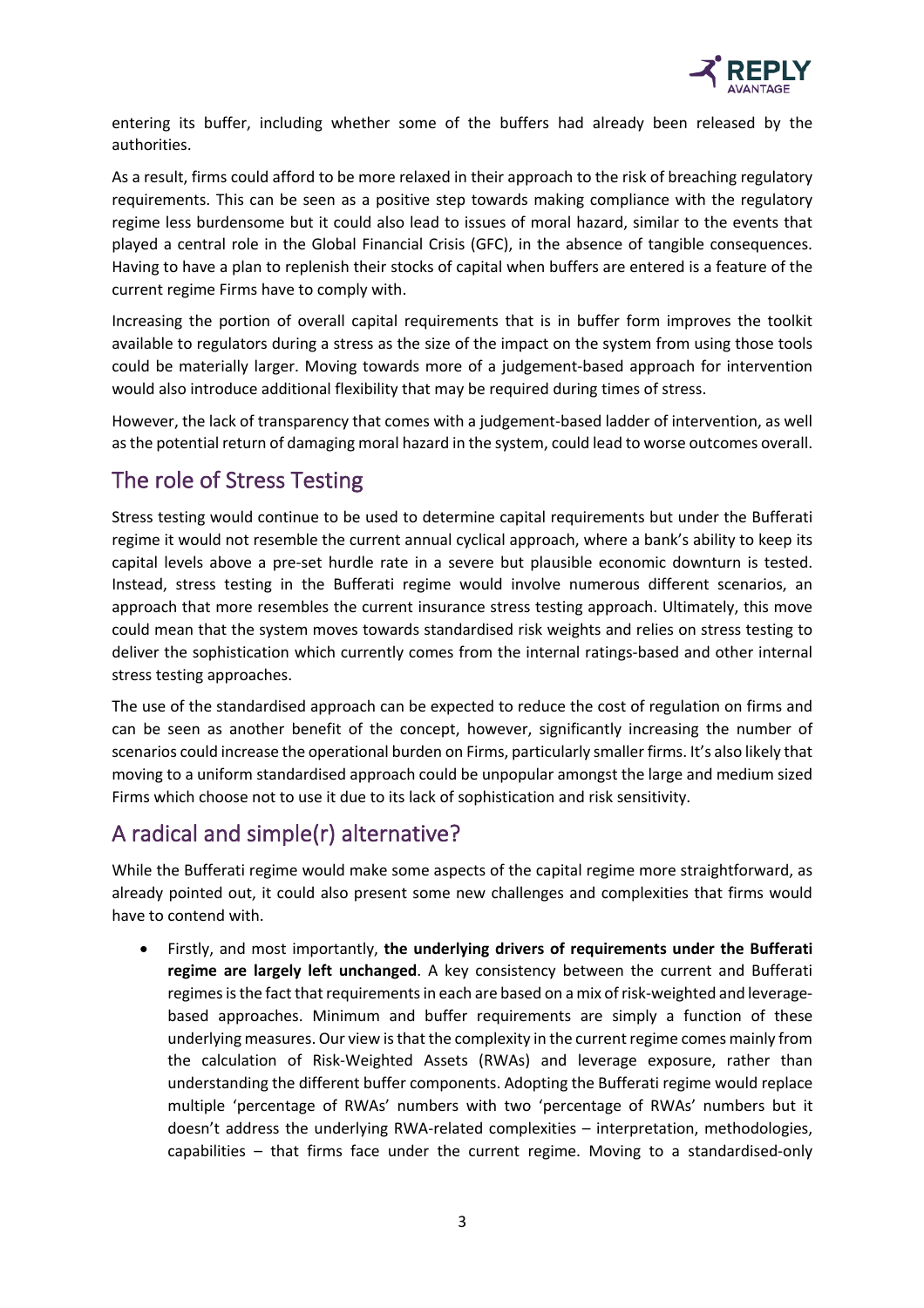

approach would not address this issue either and could be unpopular for the reasons set out previously.

- Shifting from the multiple 'percentage of RWAs' numbers to two 'percentage of RWAs' numbers introduces a new layer of complexity for firms as **the link between underlying RWAs and minimum and buffer requirements becomes less transparent**. Under the current regime, the minimum requirements, composed of Pillar 1 and Pillar 2A, are straightforward to understand based on the underlying RWAs. Pillar 1 requirements relate to unexpected losses across credit, market and operational risks, while Pillar 2A requirements relate to risks not adequately captured in Pillar 1. Moving to a minimum requirement under the Bufferati regime that is below this level breaks the current link between RWAs and minimum requirements. Firms' ability to clearly understand why they have to hold a certain amount of capital is key to an effective regime.
- **This lack of transparency is also true of the buffer in the Bufferati regime**. While the components of the current regime can be numerous, particularly for large firms, it is mostly clear why they have to hold these buffers. For example, O-SII, D-SIB and G-SIB buffers have to be held depending on a firm's size and the PRA buffer is based on scenario analysis and stress testing results. While we agree that the number of current buffers and how they interact is complex, combining them into one buffer that captures all of the same elements does not eradicate this complexity and reduces what transparency there currently is.
- Under the Bufferati regime, **the anchoring of overall requirements shifts** from a microprudential minimum requirement, based on an individual firm's business operations and RWAs, to an overall level of capital to be held in the system that falls within a macroeconomically optimal range. This shift introduces additional complexity and reduces the transparency in the system as individual requirements could be driven in large part by the riskiness of other market participants. The rationale for an individual firm's requirements becomes more difficult to explain in such a regime.
- **The concept of a macroeconomically optimal range could have material unintended consequences**. Assuming this range must be narrow in order to be meaningful, small and medium sized firms could be penalised if it was to be introduced. This is due to the fact that the overwhelming majority of risk to financial stability comes from a small number of the largest firms in the system. This is addressed in the current regime by some of the specific buffers these firms have to hold, e.g. G-SIB, D-SIB and O-SII buffers. However, the combination of a narrow optimal range in the Bufferati regime, and large firms contributing most to the overall level of risk in the system, could see this range being set above the total requirements currently in place for small and medium-sized firms, despite the riskiness of their operations being unchanged.
- Finally, **a comparison between the capital and liquidity regimes supports our view** that Bufferati would not address the core complexities in the capital regime. Adopting the Bufferati regime could align the key capital metric more with the key liquidity metric, the Liquidity Coverage Ratio (LCR), in that it would be a single number that firms must comply with, and it's all a buffer that can be drawn down in times of stress (ignoring the minimum capital requirement to be maintained). However, in line with the underlying RWA-related complexities, there are interpretation, methodology and capability challenges that firms face